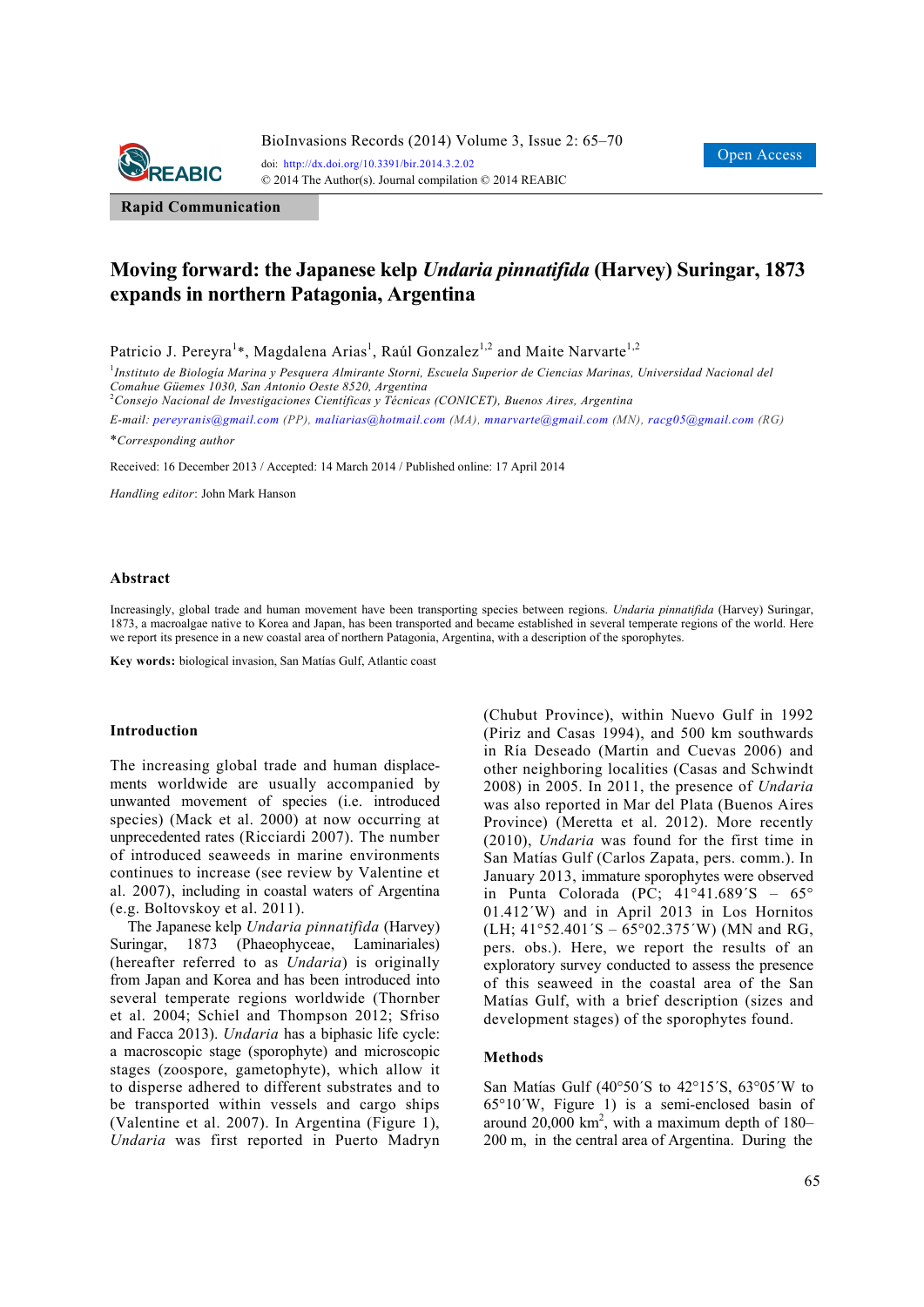



warm season (October-April), a thermal front divides the Gulf into two different water masses: the northern area, with higher temperature and salinity, lower nitrate concentration and a strong thermocline, and the southern area, with lower temperature and salinity, a strong vertical mixing, and a higher nitrate concentration (Piola and Scasso 1988; Rivas and Beier 1990; Gagliardini and Rivas 2004). During winter (May-September), the frontal system vanishes and the environmental conditions become more homogeneous within the entire Gulf. The general circulation in springsummer is dominated by a cyclonic gyre, located in the northern sector of the Gulf (Piola and Scasso 1998), which, in combination with the frontal system, determines the relative isolation of the northern water masses (Rivas and Beier 1990; Tonini 2010).

Based on early observations of *Undaria* in San Matías Gulf, and a report by a local SCUBA diver, an exploratory survey was performed on 16 November 2013 in Playas Doradas and Punta Colorada to assess the species composition of beach wrack seaweed. In this area, the beach was deeply covered with seaweeds, mostly *Undaria*, in different degrees of decomposition (Figure 2). *Undaria* was unambiguously identifiable (and impossible to be confused with other local macroalgae, see Borasso de Zaixso 2013) by the elongated stipe, pinnate divisions of the blade, and the undulate-plicated sporophyll (Okamura 1915). During the low tide, we sampled the beach at the shore-line in three different points (Figure 1): the mouth of the Salado stream (SA; 41°36.877´S; 65°01.236´W); the beach of Playas Doradas (PD; 41°37.897´S; 65°01.380´W) located 2 km to the south of SA; and Punta Colorada (PC; 48°41.8´S; 65°00.98´W) located 9 km to the south of SA) (Figure 1). The three sites were sandy, with presence of fragmented rocks in PD and PC. In Punta Colorada, there is a medium-size international harbor, which primarily exports iron.

Samples of freshly arrived sporophytes of *Undaria* were collected after recording their numbers on a single transect of 500 meters in each site. Once in the laboratory, the maximum length and width of sporophytes and sporophylls were measured using a meter stick and Vernier calipers. Sporophyte maximum length was measured from the base of the midrib to the proximal end of the stipe. Individuals with the midrib or stipe broken, or with senescent sporophylls, were not measured. The maximum width of the sporophyte was measured at the beginning of the blades (corresponding to the end of the sporophyll when it is fully developed).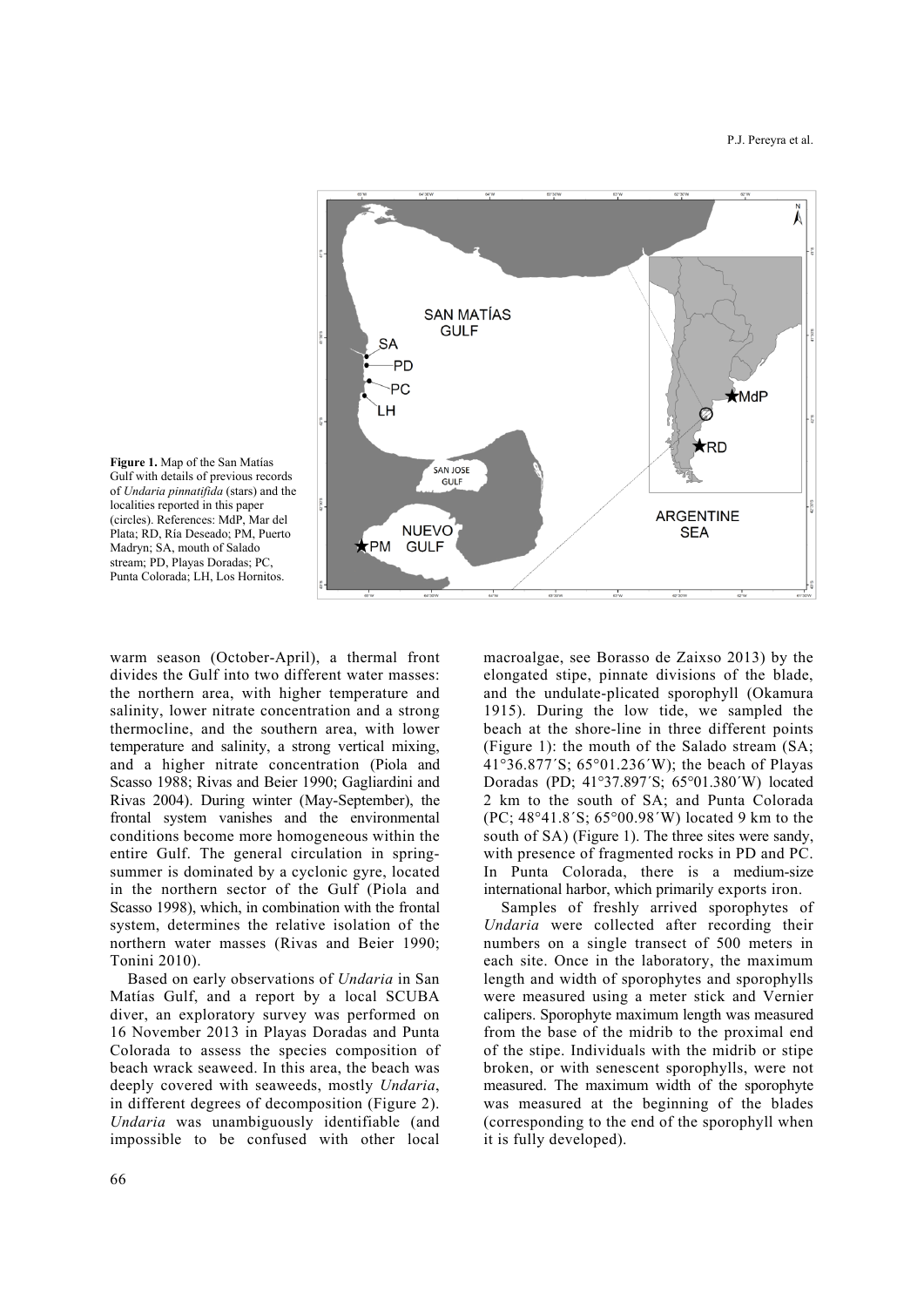

**Figure 2.** Beach wrack consisting of *Undaria pinnatifida* in Playas Doradas (Photograph by Patricio J. Pereyra).



**Figure 3.** Sporophytes with fully developed sporophylls (A), several sporophytes with a shared midrib (B), midrib with a piece of boulder (C) (Photograph by Patricio J. Pereyra).

#### **Results**

We collected 65 *Undaria* specimens (PD = 28;  $SA = 21$ ;  $PC = 16$ ) and all but ten had a partially or completely developed sporophyll (corresponding to types II and III in the classification of Casas et al. 2008) (Figure 3a). Most of the specimens were single individuals but some  $(n = 29)$  were packed in groups of two to seven individuals with shared midribs (Figure 3b). The total length and width of the sporophytes varied between 400 and 1700 mm (mean =  $1003.9$ ; SD =  $330.5$ ; n = 49) and 5 and 30 mm (mean =  $150.3$ ; SD =  $50.8$ ; n = 63), respectively. Sporophyll length varied between 29 and 358 mm (mean = 129.1; SD = 87.4; n = 60) and sporophyll width between 13 and 100 mm (mean = 41.1;  $SD = 21.8$ ; n = 60).

Observations made on the midribs indicated that sporophytes had attached to diverse types of natural substrates (e.g. boulders, dead and live bivalves and gastropods, green and red algae and pieces of *Corallina* sp.) (Figure 3c).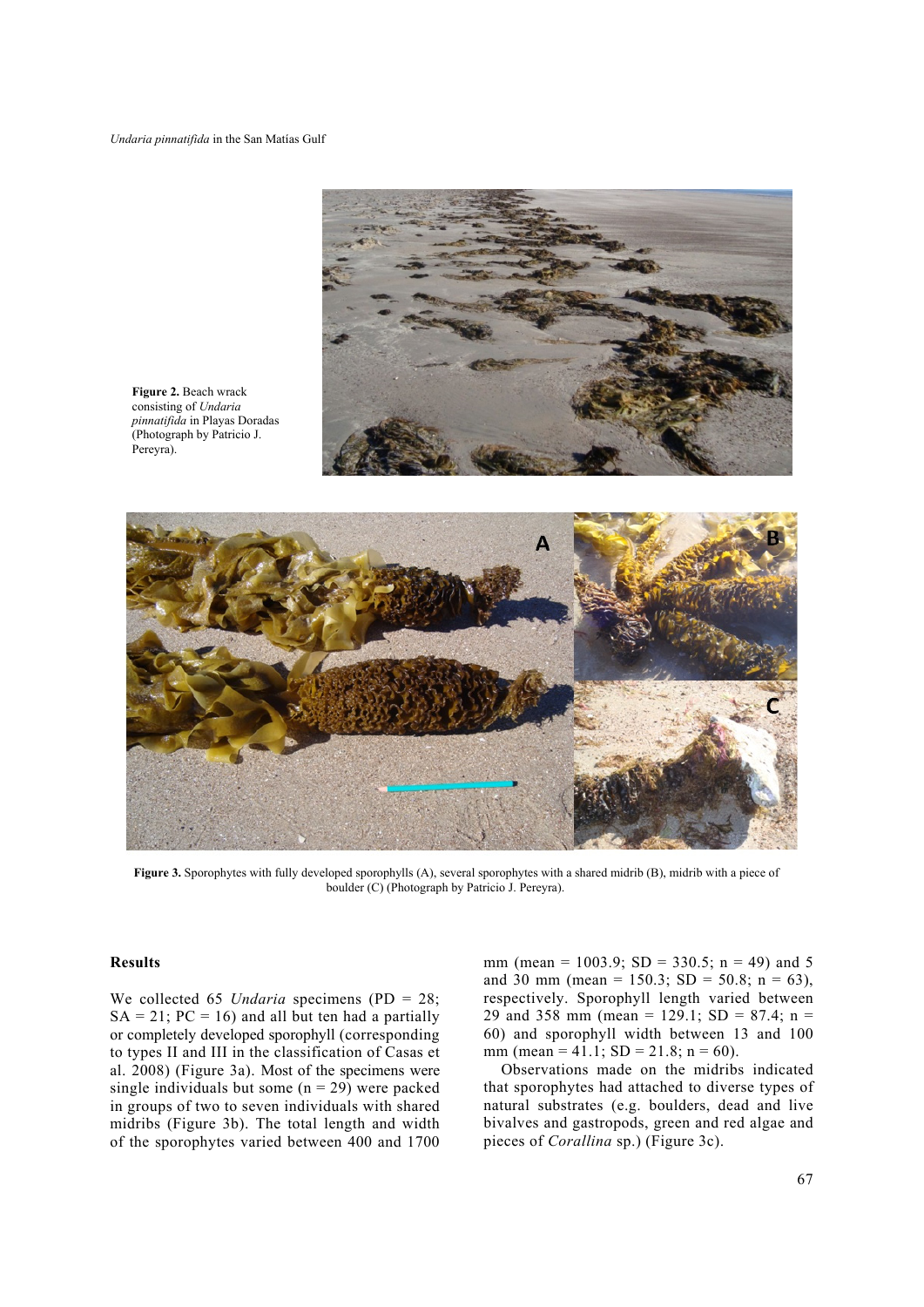## **Discussion**

This is the first report of *Undaria* in San Matías Gulf, an environment 150 km to the north of the most northern site colonized by the species in the Patagonia Argentina since 1992 (Piriz and Casas 1994). *Undaria* could thus be considered as an "introduced species" in the invasion continuum (Blackburn et al. 2011; Lockwood et al. 2013). The presence of fully developed sporophylls indicates the species is reproductively active (Schiel and Thompson 2012) and that it is thus colonizing the area. Until the persistence of the population is confirmed during several generations (since reproduction does not mean population persistence), *Undaria* cannot be considered as an established or even a naturalized species (*sensu* Blackburn et al. 2011). From a conservative point of view, it has been postulated that terrestrial plants need ten years to transit from an introduced to a naturalized stage (see Richardson et al. 2000). Still, such a criterion does not exist for algae, and we cannot predict whether the population of *Undaria* in San Matías Gulf will prosper or disappear (Simberloff and Gibbons 2004).

Although caution is needed in comparisons of individual sizes among the different sites invaded (owing to seasonal differences or methodological artifacts), some preliminary findings can be mentioned. Sporophytes mentioned in this report had reached a considerable size, with total lengths similar than those reported for Nuevo Gulf (Casas and Piriz 1996; Raffo et al. 2009) and larger than those from Ría Deseado (Martin and Cuevas 2006) and Mar del Plata (Meretta et al. 2012). Sporophylls were larger than those studied in Nuevo Gulf (Casas et al. 2008) and Mar del Plata (Meretta et al. 2012). No degraded sporophytes (i.e. senescent blades; according to Casas et al. 2008) were observed, which suggests that they were moved to the beaches by currents and/or wave action (Sliwa et al. 2006). Observations of some large pieces of substrates adhered to the midribs reinforce this viewpoint. The sporophytes held all types of substrates, mostly *Corallina* sp., which has been recognized as a facilitative agent in the establishment of *Undaria* (Schiel and Thompson 2012).

Although the mechanism by which *Undaria* arrived in the coastal areas within San Matías Gulf is unknown, some preliminary hypotheses can be proposed. Given the extraordinary speed (from 2 to 6 knots) of the northward currents typically occurring in the mouth of San José Gulf (Mazio and Vara 1983; SHN 2000), an environment where *Undaria* is already established (Casas and Schwindt 2008), and considering the model of the physical dynamics of San Matias Gulf (Tonini et al. 2013), the northward drift would be a reasonable hypothesis to be tested. *Undaria* was detected in San José Gulf in 2008 and 150 km to the north, in Playas Doradas, in 2010 (Carlos Zapata, pers. comm.), which indicates a rapid dispersal rate (cf. Lyons and Scheibling 2009). However, considering that as most kelp species *Undaria* has low ability of natural dispersal (Schiel and Forrest 2006; Schiel and Thompson 2012), drifting from southern populations would be a very slow process. Even when mature sporophytes with fully developed sporophylls drift away, the establishment of a new population seems to be unlikely (Reed et al. 1998; Schiel and Foster 2006). Another possible explanation is that *Undaria* has arrived with a transoceanic cargo ship to the port of Punta Colorada, or that it was introduced by recreational boats or small vessels from nearby localities, since these have been recognized as common vectors for the species (e.g. Clarke Murray et al. 2011). In this sense, it is well known that dispersal rates of *Undaria* are greatly increased when associated with human assistance (Lyons and Scheibling 2009; Russell et al. 2008). In Argentina, all the sites colonized by *Undaria* could be associated with a human vector. However, the effectiveness of the dispersal of *Undaria* through drifting sporophytes from southern areas should be investigated given the strong sea currents and circulation models (Tonini et al. 2013). To be more certain about the underlying mechanism by which *Undaria* reached the San Matías Gulf ecosystem, complementary studies such as genetic analysis (Voisin et al. 2005) and transport modeling are needed. These studies will allow us to find out whether we are facing a new introduction event or a natural or human-aided translocation of individuals from the populations located in Nuevo Gulf or San José Gulf.

The newly discovered population gives us an excellent opportunity to study which factors promote an invasion success (or failure). Wherever *Undaria* has been found, researchers found variations in its life cycle (Thornber et al. 2004, Schaffelke et al. 2005), demography (Schiel and Thompson 2012), and environmental determinants of establishment (Thornber et al. 2004). Determining which factors are more important in the invasion process is a challenge. As mentioned above, at the current state of the invasion process, it is difficult to predict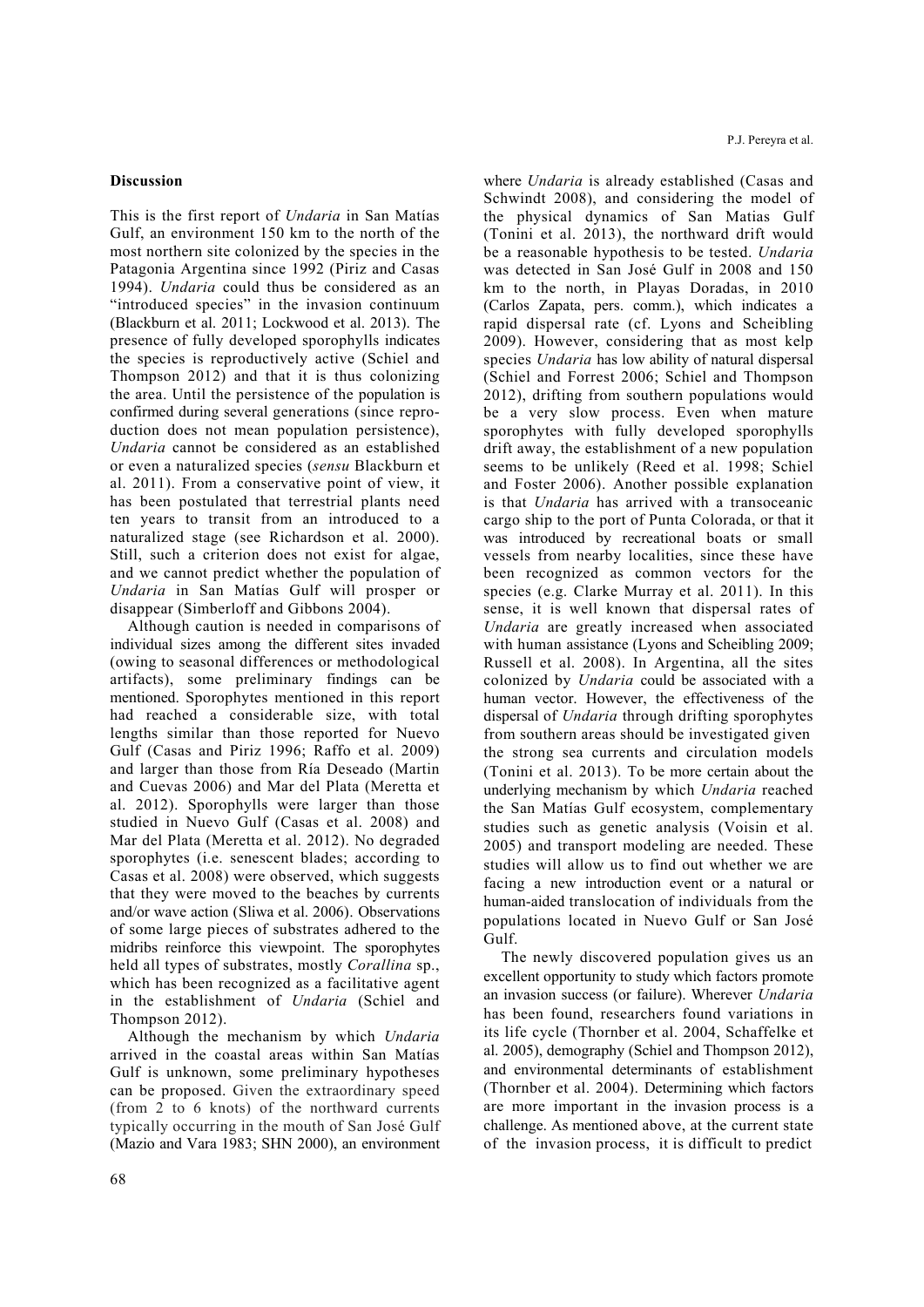if this invasion will prosper (i.e. to transit from introduced to naturalized and further, to invasive; see Lockwood et al. 2013) or fail (e.g. Zenni and Nuñez 2013) because there are conspicuous and notorious 'invasive species' that succeed in one region but not in others (Kueffer et al. 2013; Richardson and Pysek 2013). Studying the invasion from its early stages may help to elucidate its causal basis. However, since *Undaria* is a recognized invasive species worldwide (Lowe et al. 2000), the precautionary principle should be taken (Ruesink et al. 1995) when considering this population for control and management. Ongoing monitoring research is starting in the area.

### **Acknowledgements**

We thank C. Zapata and M. Camarero for field assistance and comments from two anonymous reviewers helped to improve this manuscript. Support for surveys and sampling activities was provided by the Universidad Nacional del Comahue and the Project PICT 2010 #04 CONAE-CONICET (Agencia Nacional de Promoción Científica y Tecnológica)..

## **References**

- Blackburn TM, Pyšek P, Bacher S, Carlton JT, Duncan RP, Jarošík V, Wilson JRU, Richardson DM (2011) A proposed unified framework for biological invasions. *Trends in Ecology and Evolution* 26(7): 333–339, http://dx.doi.org/10. 1016/j.tree.2011.03.023
- Boltovskoy D, Almada P, Correa N (2011) Biological invasions: assessment of threat from ballast-water discharge in Patagonian (Argentina) ports. *Environmental Science and Policy* 14(5): 578–583, http://dx.doi.org/10.1016/j.envsci.2011.03.007
- Borasso de Zaixso A (2013) Elementos para el estudio de las macroalgas de Argentina. 1st Edition. Universidad de la Patagonia, Comodoro Rivadavia, Argentina, 214 pp
- Casas GN, Piriz M (1996) Surveys of *Undaria pinnatifida* (Laminariales, Phaeophyta) in Golfo Nuevo, Argentina. *Hydrobiologia* 326(1): 213–215, http://dx.doi.org/10.1007/BF 00047809
- Casas G, Schwindt E (2008) Un alga japonesa en la costa patagónica. *Ciencia Hoy* 18(107): 31–39
- Casas GN, Piriz M L, Parodi ER (2008) Population features of the invasive kelp *Undaria pinnatifida* (Phaeophyceae: Laminariales) in Nuevo Gulf (Patagonia, Argentina). *Journal of the Marine Biological Association of the United Kingdom* 88(1): 21–28, http://dx.doi.org/10.1017/S0025315408000246
- Clarke Murray C, Pakhomov EA, Therriault TW (2011) Recreational boating: a large unregulated vector transporting marine invasive species. *Diversity and Distributions* 17(6): 1161–1172, http://dx.doi.org/10.1111/j.1472-4642.2011.00798.x
- Gagliardini DA, Rivas AL (2004) Enviromental characteristics of San Matías Gulf obtained from Landsat-TM and ETM+ data. *Gayana* 68: 186–193
- Kueffer C, Pyšek P, Richardson D (2013) Integrative invasion science: model systems, multi‐site studies, focused meta‐analysis and invasion syndromes. *New Phytologist* 200(3): 615–633, http://dx.doi.org/10.1111/nph.12415
- Lockwood JL, Hoopes MF, Marchetti MP (2013) Invasion Ecology 2<sup>nd</sup> edn. Wiley-Blackwell, Oxford, UK, 446 pp
- Lowe S, Browne M, Boudjelas S, Poorte M (2000) 100 of the world's worst invasive alien species. The Invasive Species Specialist Group (ISSG) a specialist group of the Species Survival Commission (SSC) of the World Conservation Union (IUCN), 12 pp
- Lyons DA, Scheibling RE (2009) Range expansion by invasive marine algae: rates and patterns of spread at a regional scale. *Diversity and Distributions* 15(5): 762–775, http://dx.doi.org/ 10.1111/j.1472-4642.2009.00580.x
- Mack RN, Simberloff D, Lonsdale WM, Evans H, Clout M, Bazzaz F (2000) Biotic invasions: causes, epidemiology, global consequences and control. *Ecological Applications*  10(3): 689–710, http://dx.doi.org/10.1890/1051-0761(2000)010[06 89:BICEGC]2.0.CO;2
- Martin JP, Cuevas JM (2006) First record of *Undaria pinnatifida* (Laminariales, Phaeophyta) in Southern Patagonia, Argentina. *Biological Invasions* 8(6): 1399–1402, http://dx.doi.org/ 10.1007/s10530-006-0004-7
- Mazio C, Vara C (1983) La mareas del Golfo San Matías, Argentina. Servicio de Hidrografía Naval, Departamento de Oceanografía, 32 pp
- Meretta PE, Matula VE, Casas G (2012) Occurrence of the alien kelp *Undaria pinnatifida* (Laminariales, Phaeophyceae) in Mar del Plata, Argentina. *BioInvasions Records* 1(1): 59–63, http://dx.doi.org/10.3391/bir.2012.1.1.13
- Okamura K (1915) *Undaria* and its species. *Botanical Magazine* 29: 266–278
- Piola AR, Scasso LM (1998) Circulación en el Golfo San Matías. *Geoacta* 15: 33–51
- Piriz ML, Casas G (1994) Occurrence of *Undaria pinnatifida* in Golfo Nuevo, Argentina. *Applied Phycolgy Forum* 10: 4
- Raffo MP, Eyras MC, Iribarne OO (2009) The invasion of *Undaria pinnatifida* to a *Macrocystis pyrifera* kelp in Patagonia (Argentina, South-west Atlantic). *Journal of the Marine Biological Association of the United Kingdom* 89(08): 1571–1580, http://dx.doi.org/10.1017/S002531540900071X
- Reed DC, Laur DR, Ebeling AW (1988) Variation in algal dispersal and recruitment: the importance of episodic events. *Ecological Monographs* 54(4): 321–335, http://dx.doi.org/10. 2307/1942543
- Ricciardi A (2007) Are modern biological invasions an unprecedented form of global change? *Conservation Biology* 21(2):329–336, http://dx.doi.org/10.1111/j.1523-1739.2006.00615.x
- Richardson DM, Pyšek P, Rejmánek M, Barbour MG, Panetta FD, West CJ (2000) Naturalization and invasion of alien plants: concepts and definitions. *Diversity and Distributions* 6(2): 93–107, http://dx.doi.org/10.1046/j.1472-4642.2000.00083.x
- Richardson DM, Pysek P (2013) Naturalization of introduced plants : ecological drivers of biogeographical patterns. *New Phytologist* 196(2): 383–396, http://dx.doi.org/10.1111/j.1469- 8137.2012.04292.x
- Rivas AL, Beier EJ (1990) Temperature and salinity fields in the Northpatagonic Gulf. *Oecologica Acta* 13: 15–20
- Ruesink JL, Parker IM, Groom MJ, Kareiva PM (1995) Reducing the risks of nonindigenous species introductions. *BioScience* 45(7): 465–477, http://dx.doi.org/10.2307/1312790
- Russell LK, Hepburn CD, Hurd CL, Stuart MD (2008) The expanding range of *Undaria pinnatifida* in southern New Zealand: distribution, dispersal mechanisms and the invasion of wave-exposed environments. *Biological Invasions* 10(1): 103–115, http://dx.doi.org/10.1007/s10530-007-9113-1
- Schaffelke B, Campbell ML, Hewitt CL (2005) Reproductive phenology of the introduced kelp *Undaria pinnatifida* (Phaeophyceae, Laminariales) in Tasmania, Australia. *Phycologia* 44(1): 84–94, http://dx.doi.org/10.2216/0031-8884 (2005)44[84:RPOTIK]2.0.CO;2
- Schiel DR, Foster MS (2006) The Population Biology of Large Brown Seaweeds : Ecological Consequences Life Histories of Multiphase in Dynamic Coastal Environments. *Annual*